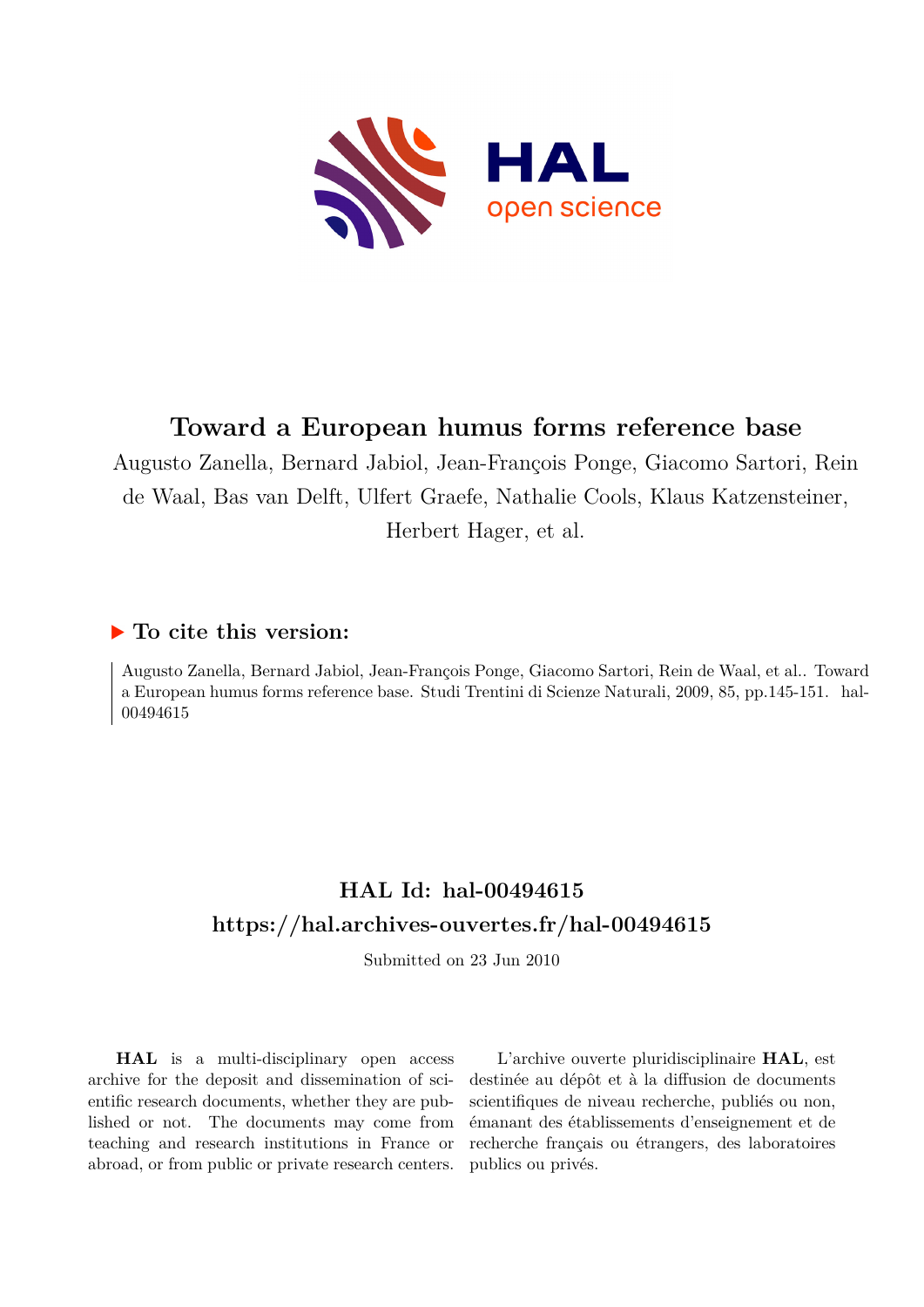## **TOWARD A EUROPEAN HUMUS FORMS REFERENCE BASE**

AUGUSTO ZANELLA<sup>1\*</sup>, BERNARD JABIOL<sup>2</sup>, JEAN-FRANÇOIS PONGE<sup>3</sup>, GIACOMO SARTORI<sup>4</sup>, REIN DE WAAL<sup>5</sup>, BAS VAN DELFT<sup>5</sup>, ULFERT GRAEFE<sup>6</sup>, NATHALIE COOLS<sup>7</sup>, KLAUS KATZENSTEINER<sup>8</sup>, HERBERT  $\mathrm{HAGER}^8,$  MICHAEL ENGLISH $^9,$  ALAIN BRETHES $^{10}$ 

<sup>1</sup>University of Padova, Dep. Land and Agro-Forestry Ecosystems, Viale dell'Università, 16, I- 35020 Legnaro.

<sup>2</sup>Ecole AgroParisTech – Engref, Laboratoire d'étude des ressources forêt-bois (LERFOB), 14 rue Girardet, F-54042 Nancy.

<sup>3</sup>Museum National Histoire Naturelle de Paris, 1, Avenue du Petit Château

F-91800 Brunoy.

<sup>4</sup>Museo Tridentino di Scienze Naturali, Via Calepina 14, I-38100 Trento.

<sup>5</sup>Alterra, Centre for Ecosystem Studies, Environmental Sciences Group, Wageningen University and Research Centre, P.O. Box 47, NL-6700 AA Wageningen.

 $6$ Institut für Angewandte Bodenbiologie GmbH, Sodenkamp 62, D-22337 Hamburg.

<sup>7</sup>Research Institute for Nature and Forest, Gaverstraat 4, B-9500 Geraardsbergen.

<sup>8</sup>Institute of Forest Ecology, Dept. of Forest and Soil Sciences, University of Natural Resources and Applied Life Sciences (BOKU) Vienna, Peter Jordanstr. 82, A-1190 Vienna.

<sup>9</sup>Bundesamt für Wald, Unit Site and Vegetation, Dept. f. Forest Ecology and Soil, Federal Research and Training Centre for Forests, Natural Hazards and Landscape, Seckendorff-Gudent-Weg 8, A-1131 Vienna.

<sup>10</sup>Office National des Eaux et Forêts, F-45760 Boigny-sur-Bionne.

\*Corresponding author e-mail: *augusto.zanella@unipd.it*

SUMMARY - *Toward an European humus forms reference base* - A network of European humus researchers was founded in Trento (Italy) in 2003. The aim of the Group's work was to prepare a synthesis of the knowledge about humus forms which could be used as a field key for classifying and interpreting humus forms within an ecological framework. Stages: first European classification of terrestrial humus forms, prepared in Vienna (Austria, 2004) from a French plan, presented at EUROSOIL 2004 in Freiburg (Germany, 2004); new form (Amphi) admitted as main humus form (Italy, 2005); first European classification of semi-terrestrial humus forms, from a Dutch pattern (Italy, 2005); poster at the 18th Congress of Soil Science (USA, Philadelphia, 2006); enlargement of the Amphi category towards some Mediterranean humus forms (Italy, 2007); definitive agreement for a complete classification key, EUROSOIL (Austria, 2008). Protocols for assessment and sampling of organic and organo-mineral layers were set up, as well as definitions for specific horizons. After six years of exchanges among specialists from 12 European countries, the outcome of this European set-up is briefly presented here as a succession of figures.

RIASSUNTO – *Verso una base di riferimento per le forme di humus Europee* – Un gruppo europeo di ricercatori sull'humus nacque a Trento (Italia) nel 2003. Tale fondazione si propose di realizzare una sintesi delle conoscenze sulle forme di humus che potesse essere usata in campo come chiave di classificazione e di interpretazione di tali forme su basi ecologiche. Tappe del processo: prima classificazione europea delle forme di humus terrestri, preparata a Vienna (Austria, 2004) a partire da uno schema francese, presentata all'EUROSOIL 2004 di Friburgo (Germania, 2004); ammissione di una nuova forma (Amphi) tra le unità di primo livello (Italia, 2005); prima classificazione europea delle forme di humus semi-terrestri, a partire da uno schema Olandese (Italia, 2005); poster al 18esimo Congresso della Scienza del Suolo (USA,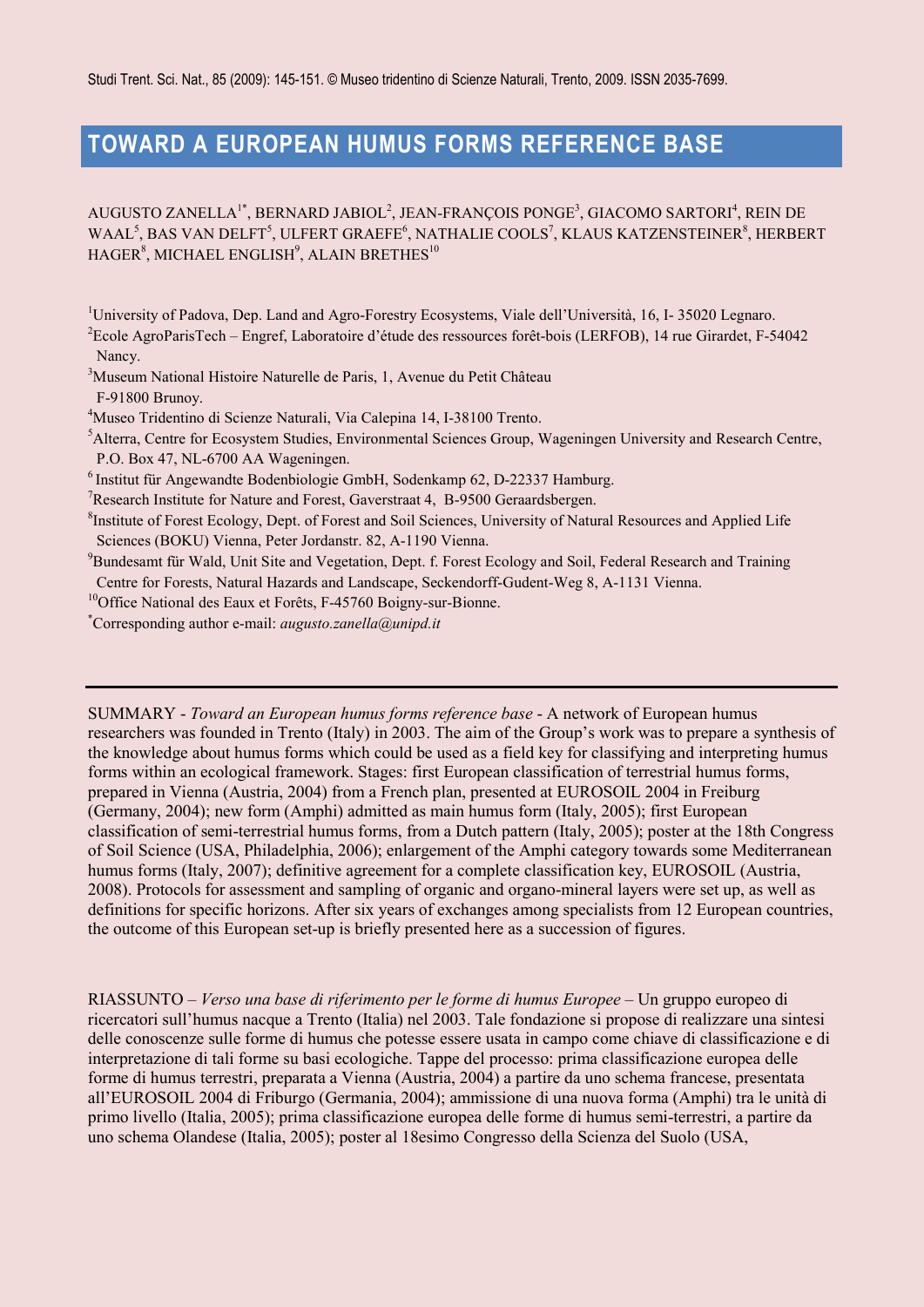Philadelphia, 2006); allargamento della forma Amphi verso alcune forme mediterranee (Italia, 2007); definitivo consenso per una chiave di classificazione completa, EUROSOIL (Austria, 2008). I protocolli di riconoscimento e campionamento degli orizzonti organici e organo-minerali sono stati redatti insieme alle definizioni riguardanti alcuni orizzonti più specifici. Dopo sei anni di scambi tra specialisti di 12 Paesi europei, l'essenza di tale lavoro di sintesi viene qui di seguito illustrada in una successione di figure.

*Key words*: humus, humus classification, humus form, European Humus Group

*Parole chiave*: humus, classificazione di humus, forma di humus, Gruppo di Humus Europeo

#### 1. HISTORICAL PATH

A network of European researchers working on humus forms was created in Trento (Italy) in 2003. In July 2004, the commission "Classification of (European) Humus Forms" met in Vienna (Austria) and drafted a taxonomic key to the main terrestrial humus forms based on response to environmental conditions and specific biological activities (Ponge 2003; Graefe & Beylich 2003). This draft was presented in Freiburg (Germany) at the EUROSOIL 2004 congress (Jabiol *et al*. 2004).

From this event onwards, other results have been achieved:

- the definitive admission of the *Amphi* forms at the first level of the classification during the meeting in San Vito (University of Padua, Italy, 2005). The name means "*twin* forms", differentiating from Moder because of the strong earthworm activity in the A horizon and from Mull, on the other side, because of the important accumulation of organic matter at the soil surface. The same solution has been adopted in the last version of the French Référentiel Pédologique (Baize et al. 2009);
- a draft of a European key of classification has been presented in the form of a poster (Fig. 1) at the 18th Congress of Soil Science, USA, Philadelphia (Zanella *et al.* 2006);
- the first level of the proposed classification key has been implemented and integrated into the manual of the UN-ECE–ICP Forests programme available on Internet [\(http://www.icp](http://www.icp-forests.org/Manual.htm)[forests.org/Manual.htm\)](http://www.icp-forests.org/Manual.htm);
- an agreement has been reached for characterizing the structure of the A horizon within the European humus forms classification. The soil structure defined in the USDA Soil Survey Manual (1993), also used in the World Reference Base for Soil Resources (IUSS Working Group WRB 2006) and the FAO Guidelines 2006, has been adopted in the new characterization of the five diagnostic A horizons;
- a workshop was made to improve and extend the *Amphi* classification draft in order to include some typical Mediterranean humus forms (meeting at the University of Cagliari, Italy, 2007);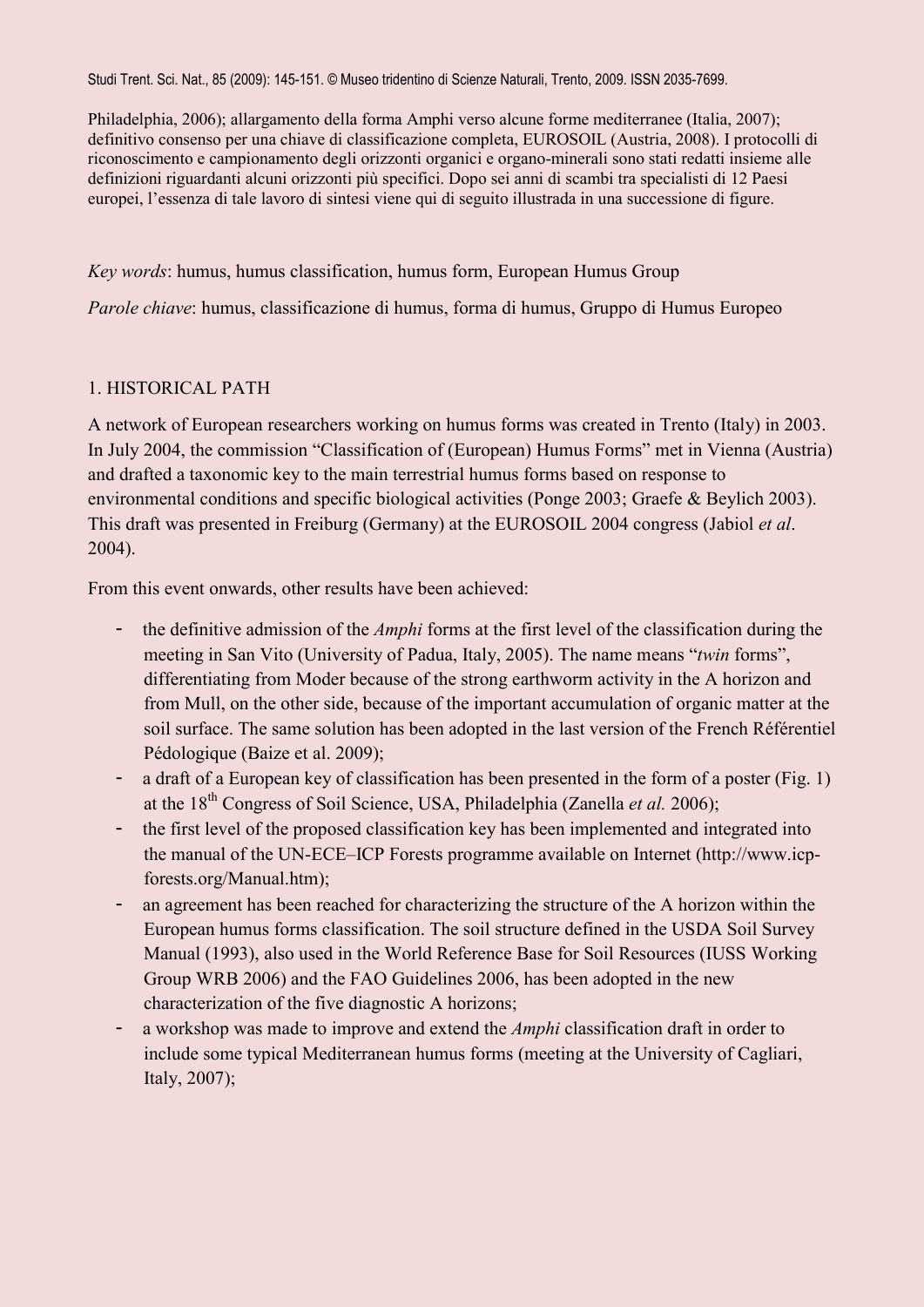

*Figure 1. A poster at the World Congress of Soil Science in Philadelphia (2006), for disseminating the humus forms concept. It resumes the work about the humus forms two years after the foundation of the European Humus Group: 4 main humus forms, 11 second-level categories and a mild attempt to organize some ecological attractors around them.* 

- the most recent version of the key, re-elaborated thanks to a workshop organized during the EUROSOIL 2008 congress (Vienna, Austria), includes the *Tangel* humus form, which has a relatively broad distribution in the calcareous Alpine ecosystems;
- starting from a first attempt presented by the Dutch members of the humus group (Alterra) during a meeting in San Vito (Italy, 2005), the *semi-terrestrial* humus forms have been considered and included in the classification. A final agreement was found only after the Eurosoil 2008 meeting (Fig. 2). Diagnostic horizons for the first and second-level references have been established, and new *Histo* forms have been placed in synoptic tables (Fig. 3);
- with the aim to complete the humus classification panel, definitions for Hydro, Litho, Peyro, Psammo, Rhizo and Ligno forms were recently established exchanging a sharable draft (Figs 4-7).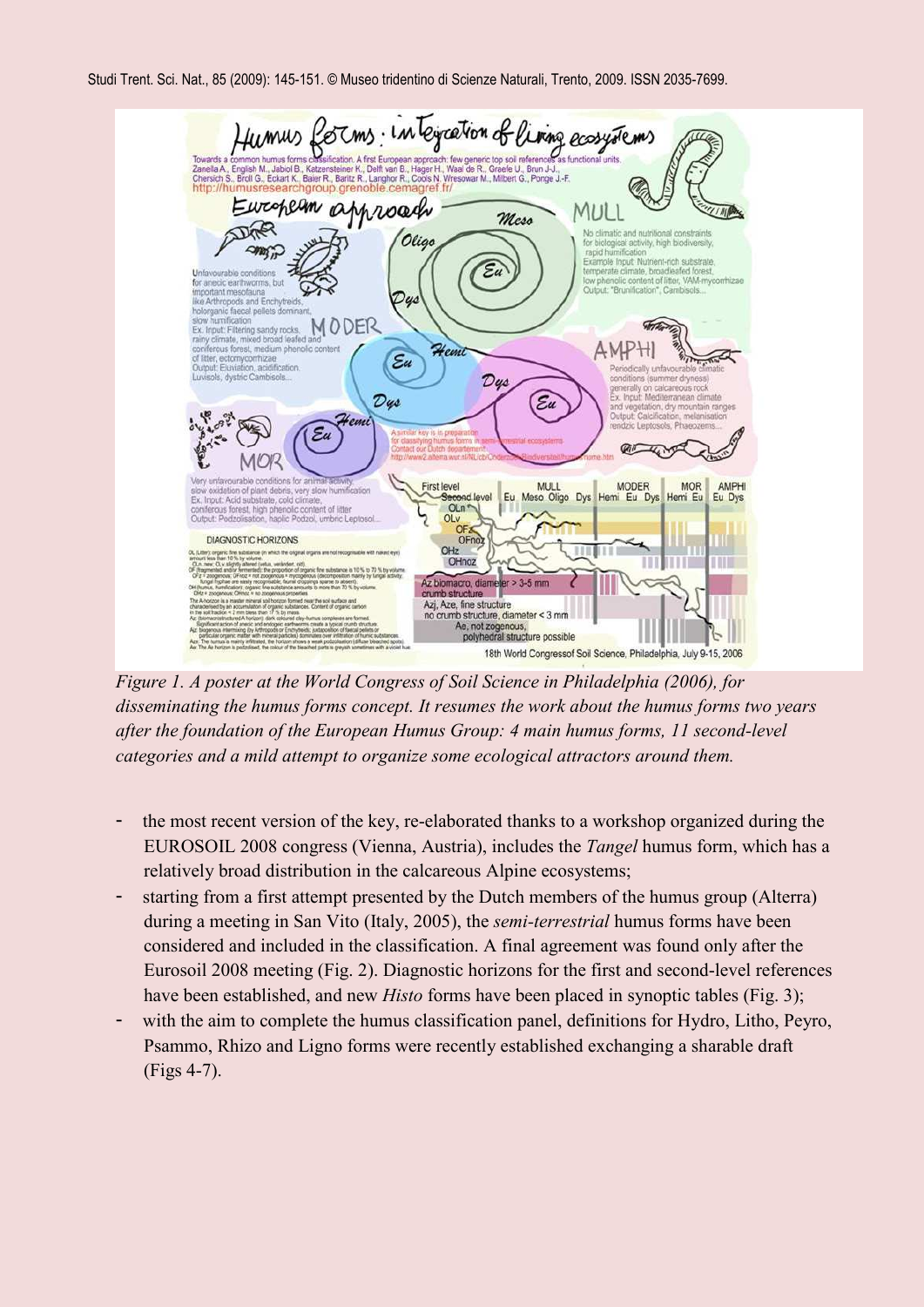

*Figure 2. Water table level and diagnostic horizons for semi-terrestrial and terrestrial humus forms. a) Historical blackboard in San Vito di Cadore, on July 2005: three main levels of classification, according to the main ecological factors (temperature, water and biological component) and many question marks. b) Present-day position: "first was the water". Aa = anmoor A; H = organic histic horizon; Ag = hydromorphic A; Eg = hydromorphic E; A = organo mineral horizon; E = mineral horizon (eluviation, podzolization).*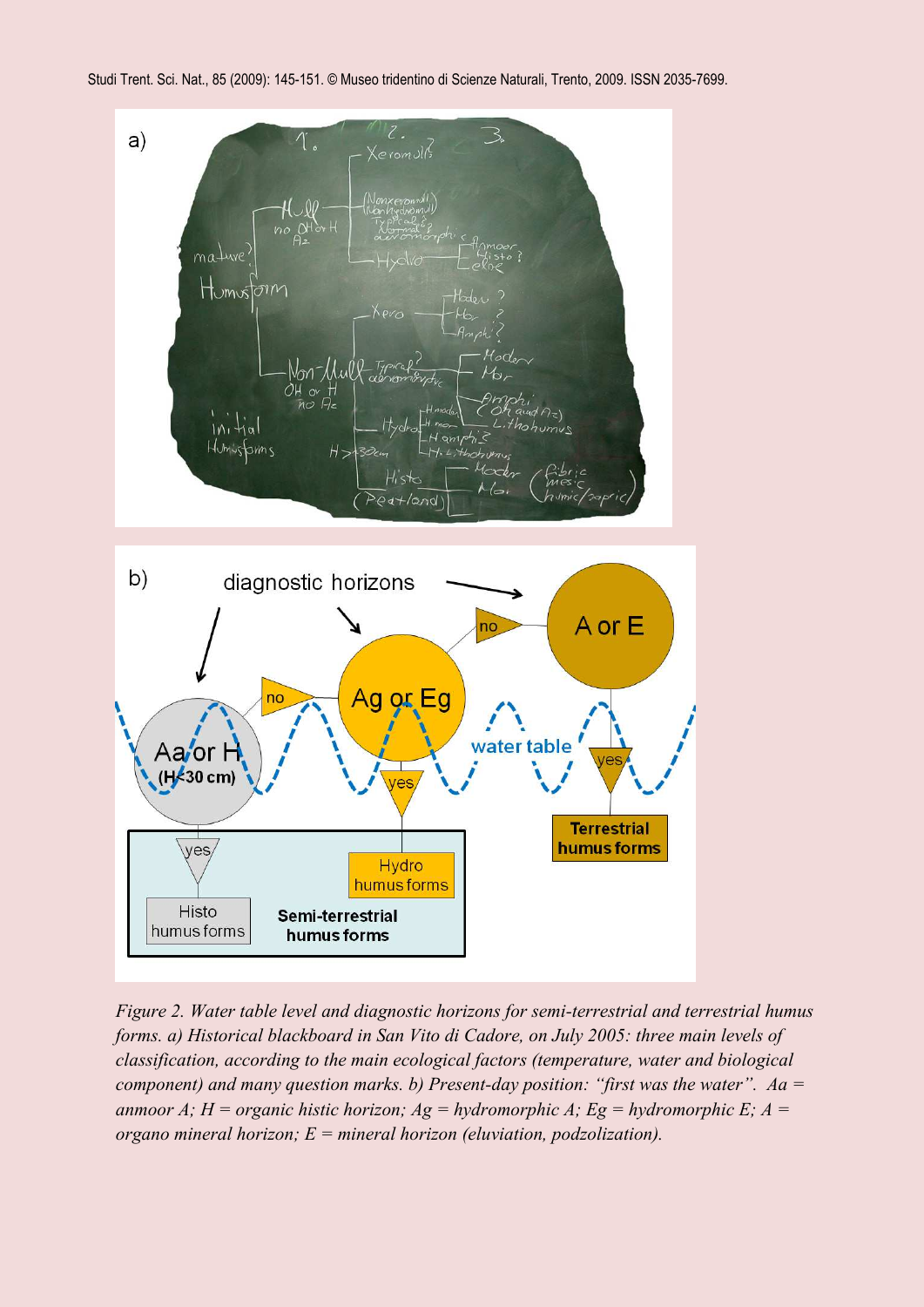

*Figure 3. Synoptic table of Histo humus forms classification. Hf = fibric H; Hfs = fibric-sapric H; Hsnoz= sapric non zoogenous H; Hszo = sapric zoogenic H; Hsl = sapric-limnic H; Aa = anmoor A; Ag = hydromorphic A.* 

|                                          | <b>HYDRO</b><br>MOR | <b>HYDRO</b><br><b>MODER</b> | <b>HYDRO</b><br>MULL | <b>HYDRO</b><br><b>AMPHI</b> | <b>HYDRO</b><br><b>TANGEL</b>  |  |
|------------------------------------------|---------------------|------------------------------|----------------------|------------------------------|--------------------------------|--|
|                                          |                     |                              |                      |                              |                                |  |
| $OL \frac{a}{a} \frac{b}{a} \frac{c}{a}$ |                     | continuous                   | discontinuous        |                              |                                |  |
| g<br>OFnoz                               |                     |                              | or in pockets        | thickness<br>OH <= 2A        | thickness<br><b>OH &gt; 2A</b> |  |
| OHzo                                     |                     |                              |                      |                              |                                |  |
| OHnoz j                                  |                     |                              |                      |                              |                                |  |
| maAg, meAg                               |                     |                              |                      |                              |                                |  |
| nozAg                                    | possible            |                              |                      |                              |                                |  |
|                                          |                     |                              |                      |                              |                                |  |
| AEg                                      |                     |                              |                      |                              |                                |  |
| pH(A)                                    | pH < 5              |                              | $pH > = 5$           |                              |                                |  |

*Figure 4. Synoptic table of Hidro forms classification. OL, OF, OH = organic horizons; A = organo-mineral horizon; E = mineral horizon; zo = zoogenous; noz = non zoogenous; ma = biomacrostructured; me = biomesostructured; g = hydromorphic. The pH is measured in water*.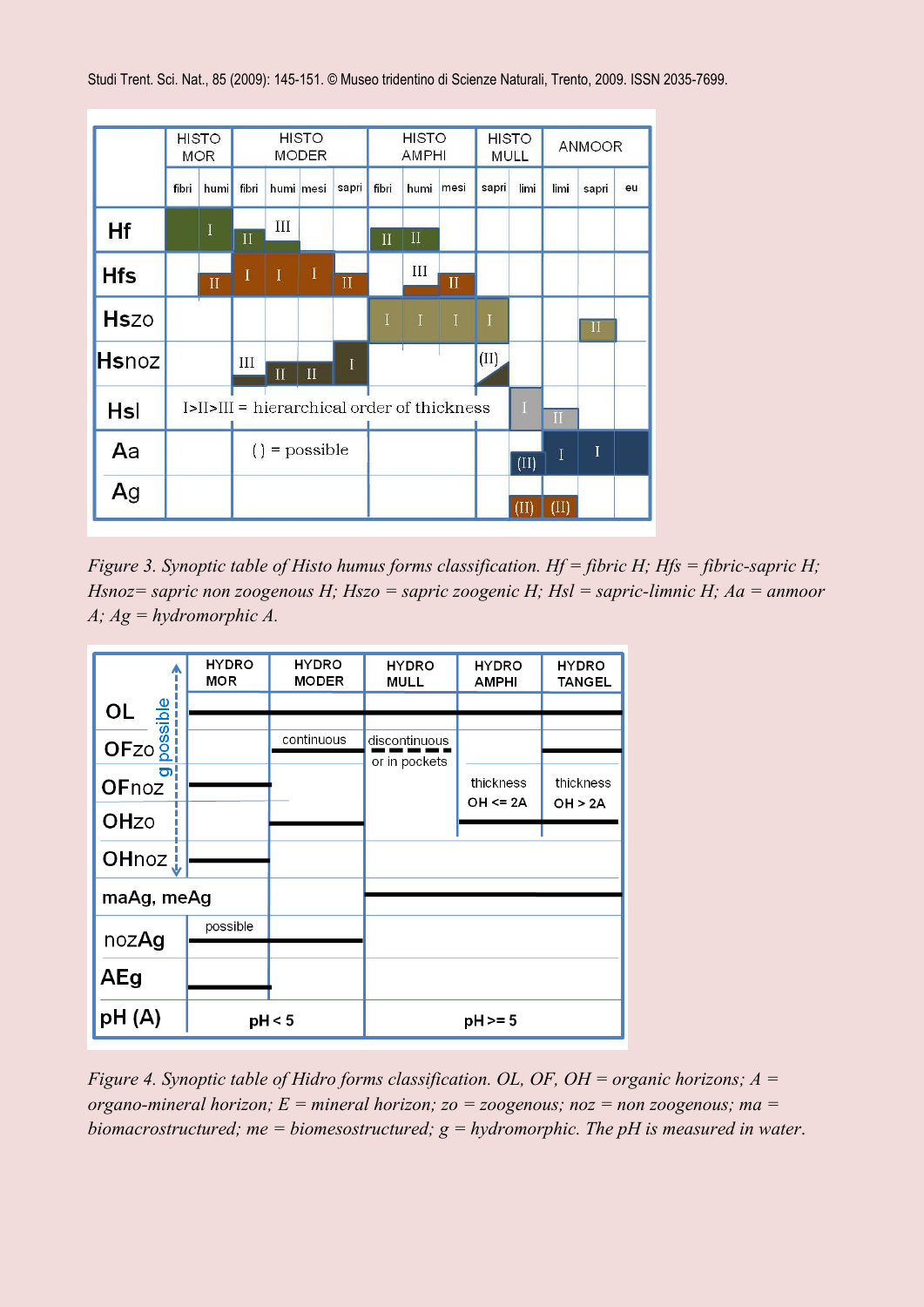

*Figure 5. Terrestrial humus forms subdivision based on strongly expressed morphological properties*.

| <b>LITHO</b>                  |            | <b>SILICEOUS</b> | <b>CALCAREOUS or MIXED</b> |              |                      |  |  |
|-------------------------------|------------|------------------|----------------------------|--------------|----------------------|--|--|
| <b>PEYRO</b><br><b>PSAMMO</b> | <b>MOR</b> | <b>MODER</b>     | <b>MULL</b>                | <b>AMPHI</b> | <b>TANGEL</b>        |  |  |
| OL                            |            |                  |                            |              |                      |  |  |
| OFzo                          |            | continuous       | discontinuous              |              |                      |  |  |
| <b>OFnoz</b>                  |            |                  | or in pockets              |              |                      |  |  |
|                               |            |                  |                            | thickness    | thickness<br>OH > 2A |  |  |
| OHzo                          |            |                  |                            | $OH \leq 2A$ |                      |  |  |
| OHnoz                         |            |                  |                            |              |                      |  |  |
| meA                           |            |                  |                            |              |                      |  |  |
| miA, nozA                     |            |                  |                            |              |                      |  |  |
| <b>AE</b>                     | possible   |                  |                            |              |                      |  |  |
| pH(A)                         | pH < 5     |                  |                            | $pH > = 5$   |                      |  |  |

*Figure 6. Lepto terrestrial forms on siliceous or calcareous substrates. OL, OF, OH = organic horizons; A = organo-mineral horizon; E = mineral horizon (of eluviations or podzolization); zo = zoogenous; noz = non zoogenous; me = biomesostructured; mi = biomicrostructured. The pH is measured in water.*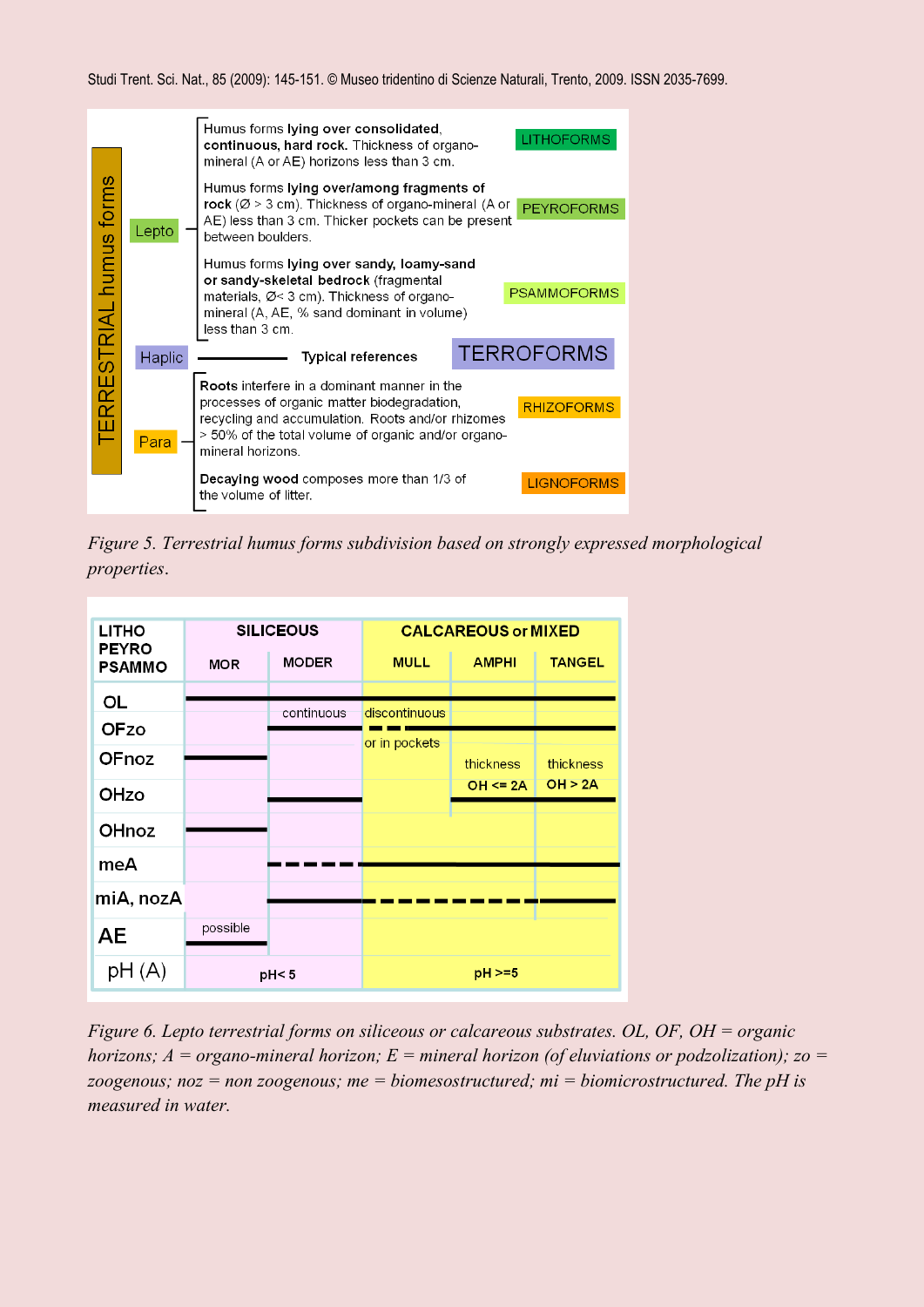**RHIZOMULL** = MULL with roots dominant in the A horizon. Roots (essentially from grasses) and earthworms coact in producing the A horizon (at least in the first top centimeters) an aereated mesostructure with a light consistence. Typical under pastures, especially at high altitude/latitude.

**RHIZOMODER, RHIZOMOR, RHIZOTANGEL** = FORMS with organic horizons very rich in roots and/or rhizomes (> 50% of the total volume of organic horizons, OL+OF+OH).

**RHIZOAMPHI** = Amphi with roots dominant in O and/or A (roots and/or rhizomes > 50% of the total volume of organic and/or hemorganic horizons, OL+OF+OH and/or A).

**LIGNO** is used as prefix when decaying wood composes more than 1/3 of the volume of litter: LIGNOMULL (rare but possible), LIGNOMODER, LIGNOAMPHI, LIGNOMOR, LIGNOTANGEL

*Figure 7. Rhizo humus forms. OL, OF, OH = organic horizons.* 

### 2. THE EUROPEAN HUMUS FORMS CLASSIFICATION

The first general principles of a European classification of terrestrial haplic forms have now been finalized (Figs 8, 9). Protocols for the assessment and sampling of organic and organo-mineral horizons are set up as well as definitions of the different kinds of organic and mineral horizons and their designation. The *recognizable remains* are separated from *humic* and *mineral components.* In fact, the Babel (1980) definition of "fine organic matter", used in other systems of humus forms classification, did not work in an efficient way in order to describe the organic horizons with an appreciable content of large organo-mineral large structures (earthworm faeces). The definitions of *zoogenic* and *non zoogenic materials* allow to better differentiate between some key diagnostic horizons, improving the field estimate of the part of the organic matter degraded by fungi. Concerning Histo forms, *fibric* and *sapric components* of the horizons were defined.

The Humus Group considers the key of the humus forms classification as its common endeavour, a contribution to the understanding of ecosystem functioning (Fig. 10) and of nutrients cycling, and may introduce humus forms classification as a diagnostic tool for assessing the ecosystem health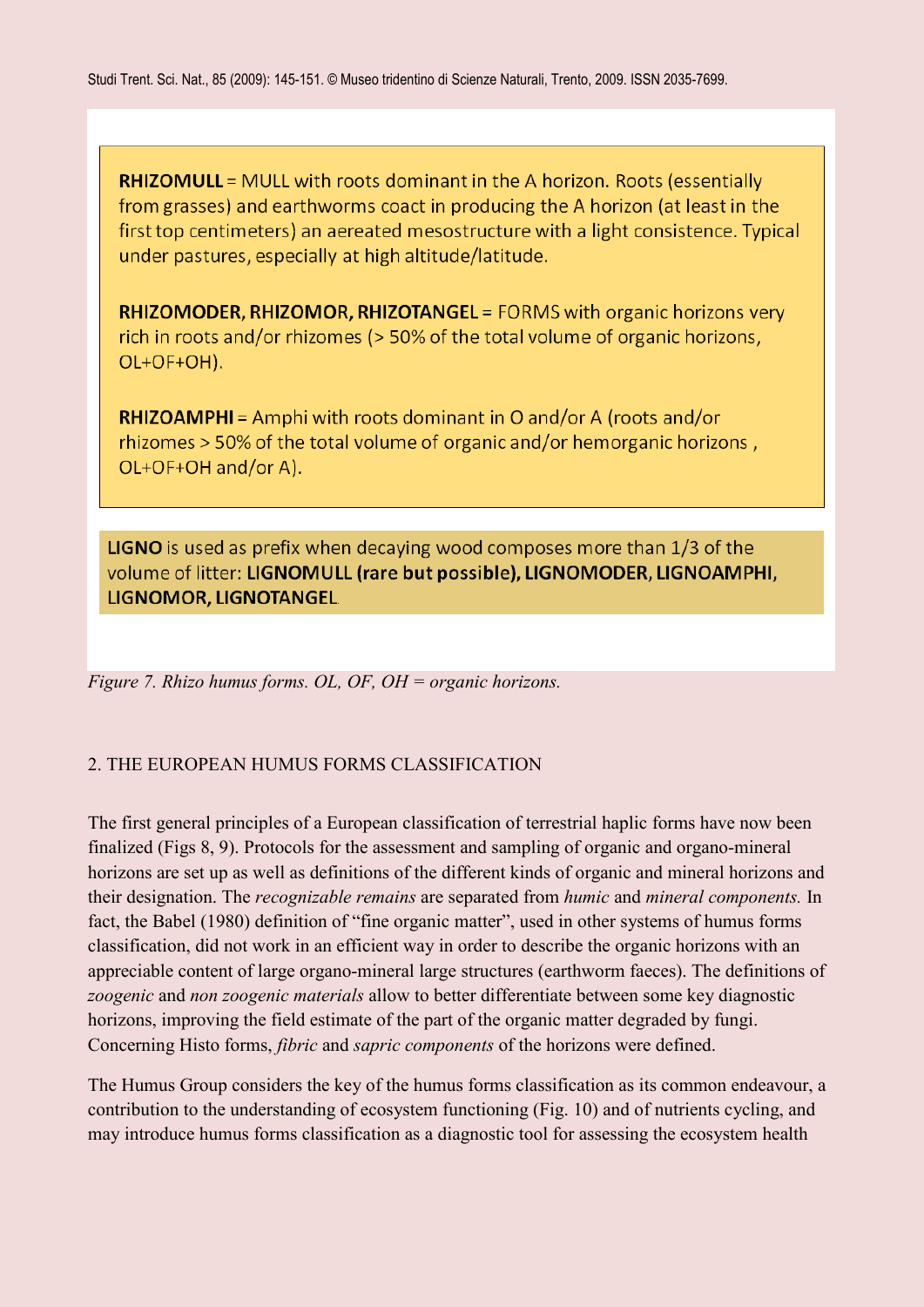status. The Humus Group sees the description and the study of humus forms as a tool to characterize ecosystems or biotic communities, which evolve together in response to environmental factors, and humus forms may be indicative for these (Ponge 2003). We see the very abstract and simplistic procedure of humus forms classification as our common and demanding task, which makes sense only within a functional approach. An effort was done for translating field data (Sartori *et al.* 2004) and present knowledge (humus forms structure and ecology) in graphical models or tables allowing to use these concepts in ecological procedures. Groups of animals were associated to diagnostic horizons and humus forms (Fig. 11).

| <b>HORIZON</b> | <b>MULL</b> |      |           |     | <b>AMPHI</b> |                   |                               |            | <b>TANGEL</b> |                  |
|----------------|-------------|------|-----------|-----|--------------|-------------------|-------------------------------|------------|---------------|------------------|
|                | eu          | meso | oligo     | dys | lepto        | eumacro           | eumeso                        | pachy      | eu            | dys              |
| OLn            |             |      |           |     |              |                   |                               |            |               |                  |
| OLv            |             |      |           |     |              |                   |                               |            |               |                  |
| <b>OFzo</b>    |             |      |           |     |              |                   |                               |            |               |                  |
| OHzo           |             |      |           |     | $< 1$ cm     | $> = 1$ cm        | $<$ 3 cm                      | $> = 3$ cm |               | thickness: OH>2A |
| OHnoz          |             |      |           |     |              |                   |                               |            |               | possible         |
| Trans. (mm)    | $\leq 1$    |      | $< 5$     |     | $>= 5$       |                   | > 3                           | $<$ 3      |               |                  |
| maA            |             |      |           |     |              | Thickness: 2A>=OH | Thickness: 2A>=OH             |            |               |                  |
| miA            |             |      |           |     |              |                   |                               |            |               |                  |
| meA            |             |      | <b>OR</b> |     |              |                   |                               |            |               |                  |
| Anoz           |             |      |           |     |              |                   |                               |            |               | msA              |
|                |             |      |           |     |              |                   | miA AND/OR meA<br>OR only meA |            |               |                  |

*Figure 8. Terroforms on calcareous or lithologically mixed substrates. OL, OF, OH = organic horizons; n = new litter; v = old litter; A = organo-mineral horizon; zo = zoogenous; noz = non zoogenous; ma = biomacrostructured; me = biomesostructured; mi = biomicrostructured; Trans. (mm) = transition between organic and organo-mineral horizons (millimeters).*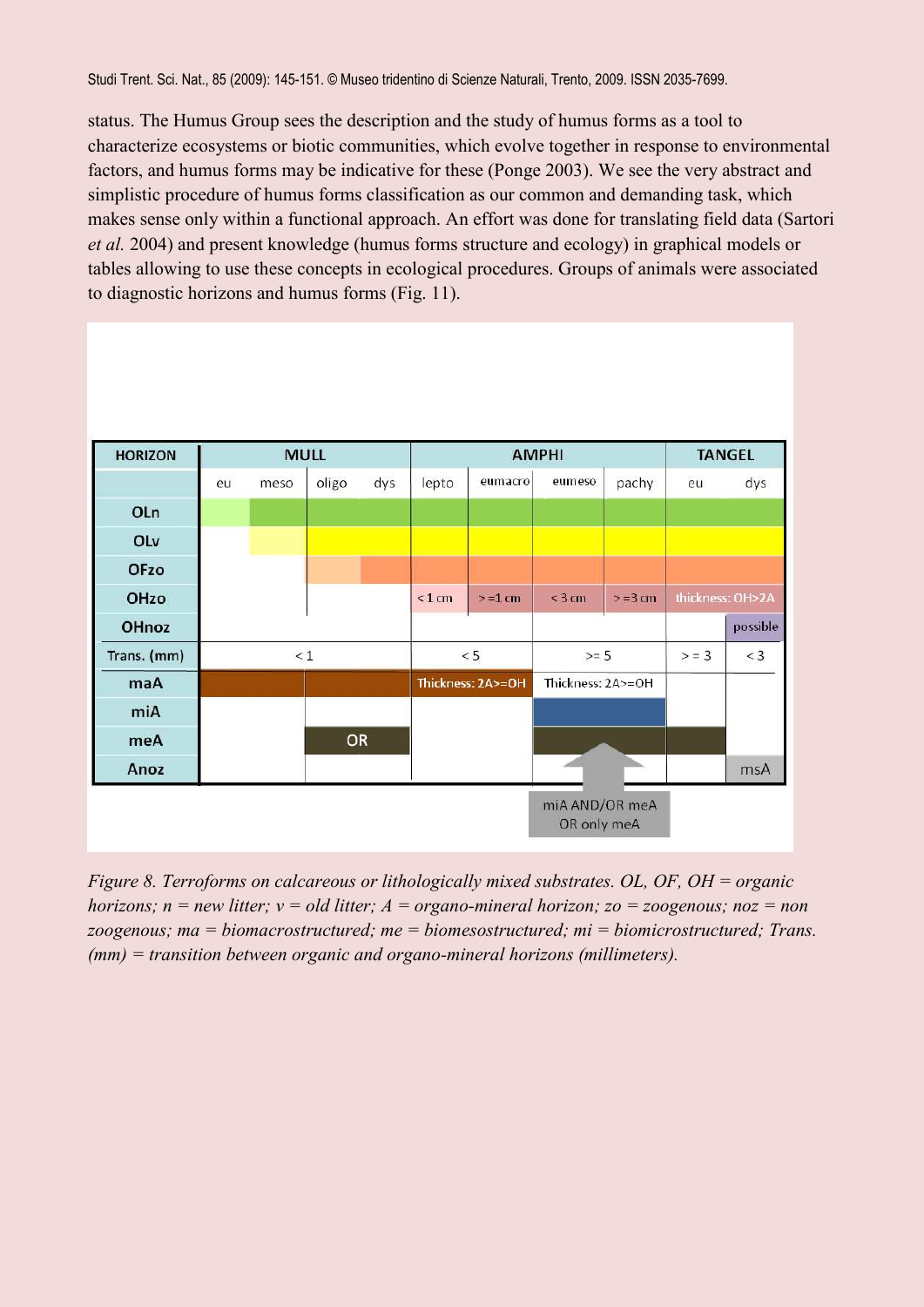

*Figure 9. Terroforms on acid siliceous substrates . OL, OF, OH = organic horizons; n = new litter; v = old litter; A = organo-mineral horizon; zo = zoogenous; noz = non zoogenous; ma = biomacrostructured; me = biomesostructured; mi = biomicrostructured; Trans. (mm) = transition between organic and organo-mineral horizons (millimeters).*



*Figure 10. Eco-diagram for humus formation.*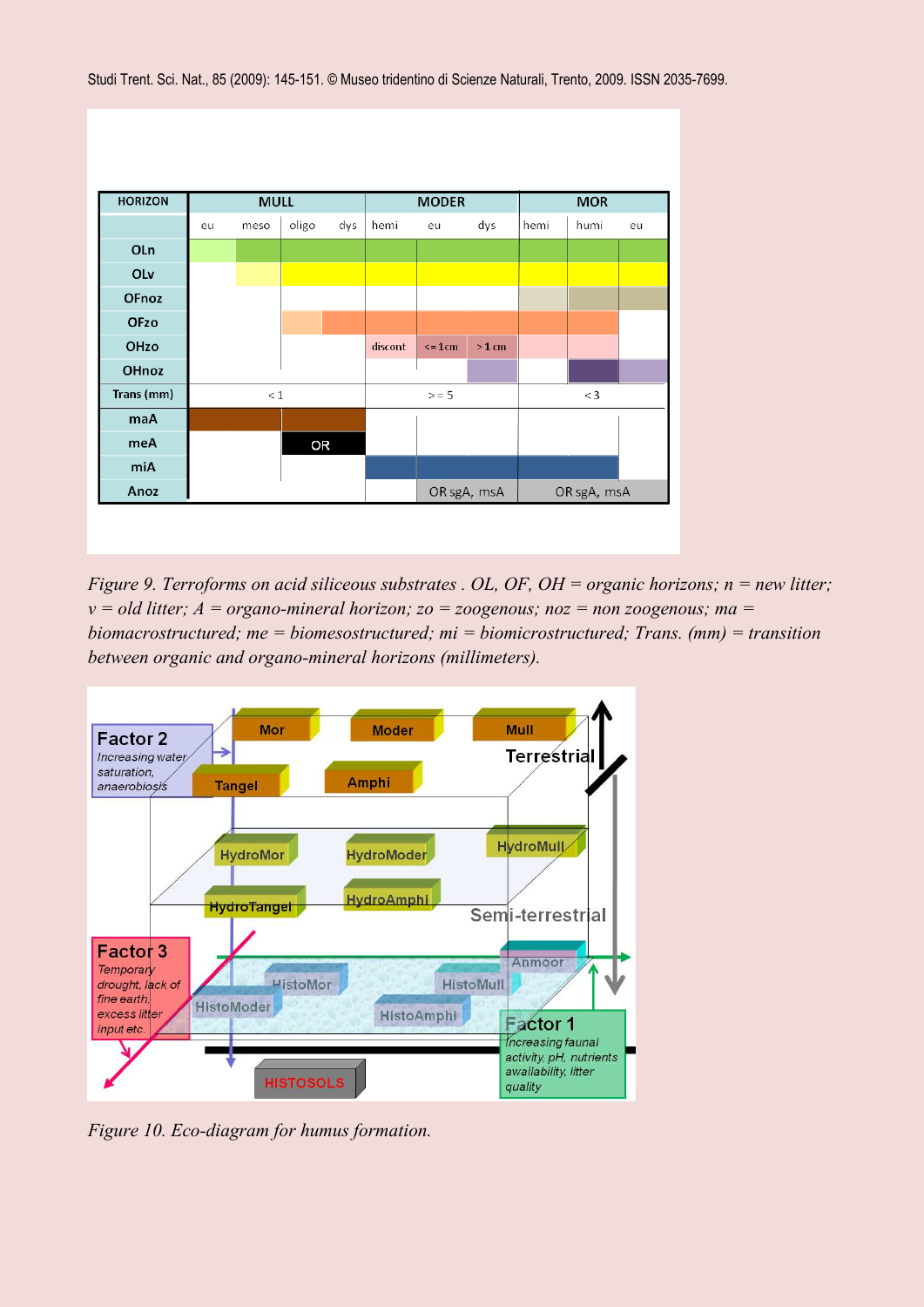

*Figura 11. Ecological attractors and humus forms. The scheme shows a chained list of horizons and actors of biodegradation.*

### 3. ISSUE

The publication is perceived by the Humus Group as a forum which allows us to introduce the wider scientific community to our work and to further our efforts towards an internationally agreed classification and standardization of defined humus forms. To achieve these goals the paper is organized as following:

- introduction and general synoptic tables of humus forms classification;
- terro forms and Histo forms classification;
- vocabulary, definition of main horizons, synoptic tables for field classification. A biological point of view is also given for linking bio-degraders and structure of the main diagnostic horizons;
- functional aspects;
- practical value of the delivered classification.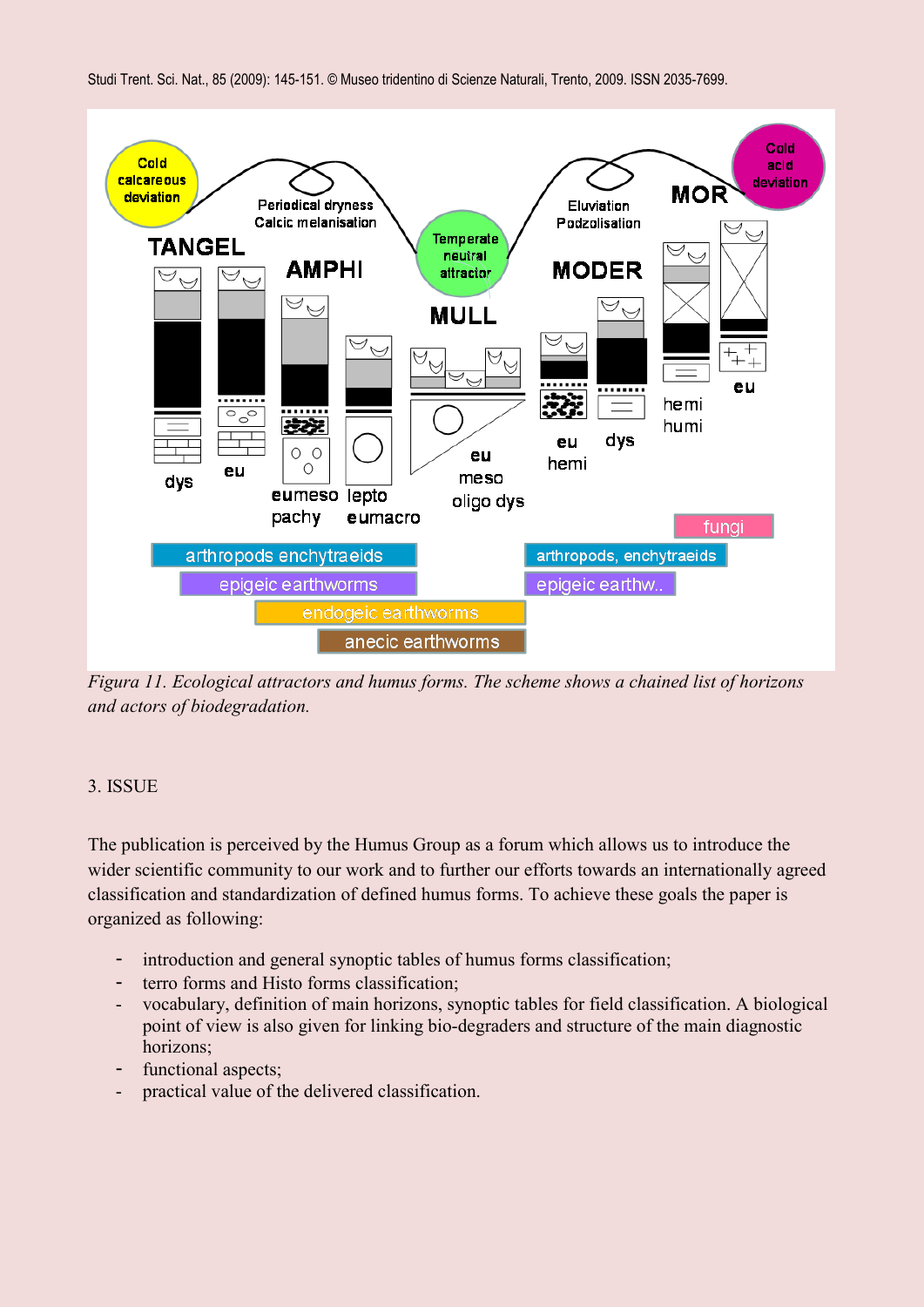#### ACKNOWLEDGEMENTS

This paper resumes six years of exchanges among the members of the humus group (12 European countries). Their inputs contributed to the success of the synthesis of the knowledge about humus. Thanks to everybody for data, ideas, discussions, friendliness. In alphabetical forename order: *Adriano Garlato (Italy), Andrea Squartini (Italy), Andrea Vacca (Italy), Anna Andreatta (Italy), Annick Schnitzler (France), Diego Pizzeghello (Italy), Eckart Kolb (Germany), Elena Vendramin (Italy), Emil Klimo (Czech Republic), Erik Karltun (Sweden), Erwin Mayer (Austria), Eva Ritter (Finland), Fabrice Bureau (France), Fausto Fontanella (Italy), Gabriele Broll (Germany), Gerhard Milbert (Germany), Gianluca Serra (Italy), Giuseppe Concheri (Italy), Hannu Jlvesniemi (Finland), Hans-Joerg Brauckmann [\(Germany\)](mailto:hjbrauckmann@ispa.uni-vechta.de), Jan Sevink (Netherland), Jarmila Lesna (Czech republic), Jean Jacques Brun (France), Lars Lundin (Sweden), Lauric Cécillon (France), Linda Scattolin (Italy), Lorenzo Frizzera (Italy), Lucio Montecchio (Italy), Marija Grozeva Sokolovska (Rumania), Michael Aubert (France), Miglena Zhiyanki (Rumania), Mirco Rodeghiero (Italy), Nathalie Cassagna (France), Paola Galvan (Italy), Paolo Carletti (Italy), Raimo Kolli (Estonia), Rainer Baritz (Germany), Roberto Menardi (Italy), Roberto Secco [\(Italy\)](mailto:rsecco@arpa.veneto.it), Roberto Zampedri (Italy), Roger Langohr (Belgium), Roland Baier (Germany), Rolf Kemmers (Netherland), Serenella Nardi (Italy), Silvia Chersich (Italy), Silvia Obber (Italy), Tomaz Kralj (Slovenia), Ugo Wolf (Italy).* 

#### **REFERENCES**

Babel U., Kreutzer K., Ulrich B., Zezschwitz E. von & Zöttl H.W., 1980 - Definitionen zur Humusmorphologie der Waldböden. *Z. Pflanzenernähr. u. Bodenk*., 143: 564-568.

Baize D., Michel-Claude Giraud, Association française pour l'étude du sol (AFES), 2009 - *Référentiel pédologique 2008.* Quae, Versailles, France: 406.

FAO, 2006 - Guidelines for Soil Description. 4<sup>th</sup> ed. FAO, Rome: 97.

Graefe U. & Beylich A., 2003 - Critical values of soil acidification for annelid species and the decomposer community. *Newsletter on Enchytraeidae*, 8: 51-55.

IUSS Working Group WRB, 2006 - World Reference Base for Soil Resources 2006. *World Soil Resources Reports*, 103.

Jabiol B., Zanella A., Englisch M., Hager H., Katzensteiner K. & de Waals R., 2004 - *Towards an European classification of terrestrial humus forms.* Eurosoil - Freiburg. September 4-12. Symposium 09 - Forest soil Monday 6th: 9.30-9.50 http:/www.bobenkunde.unifreiburg.de/eurosoil: 10.